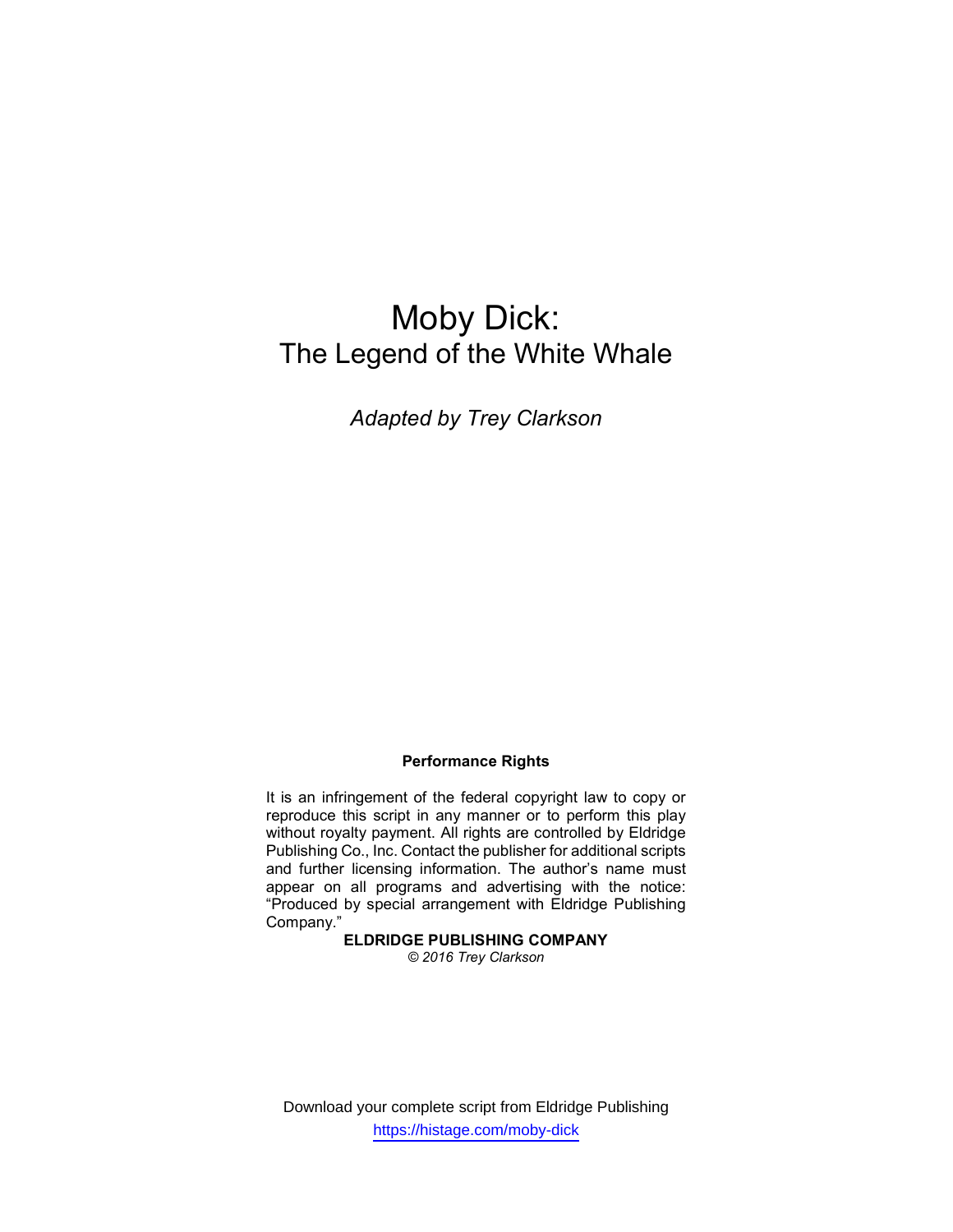#### Moby Dick: The Legend of the White Whale  $-2 -$

## STORY OF THE PLAY

It's 1851 and a young man walks into a Nantucket pub inquiring about how to board a vessel and go to sea on an adventure. What he finds is not the inspiring advice he bargained for. Ishmael, a hardened veteran of the sea, tells a cautionary tale of foreboding and woe about his own first-time voyage on the infamous Pequod under the maniacal leadership of Captain Ahab. As the story unfolds, the young man plays the role of Ishmael and is fully immersed in the retelling of Melville's classic tale. Will the young man listen to the warning or will he choose to venture out into the sea?

### ORIGINAL PRODUCTION

Bishop Sullivan Catholic High School Theatre Company Barry Robinson Theatre and Fine Arts Center Virginia Beach, Virginia, October 24th, 2008.

Directed by Trey Clarkson. Original cast: Jimmy Lee, Katherine Parker, Nicole Bitzan, Patience Cantrell, Philip Palting, Jon Belka, Jon Bay, Hunter Scott, Angelica Palting, John Schares, Katie Murphy, Jamie Silver, Kimmie Cenzon, Megan Grassman, Moira McAvoy, Henry Boone and Cynthia Newby.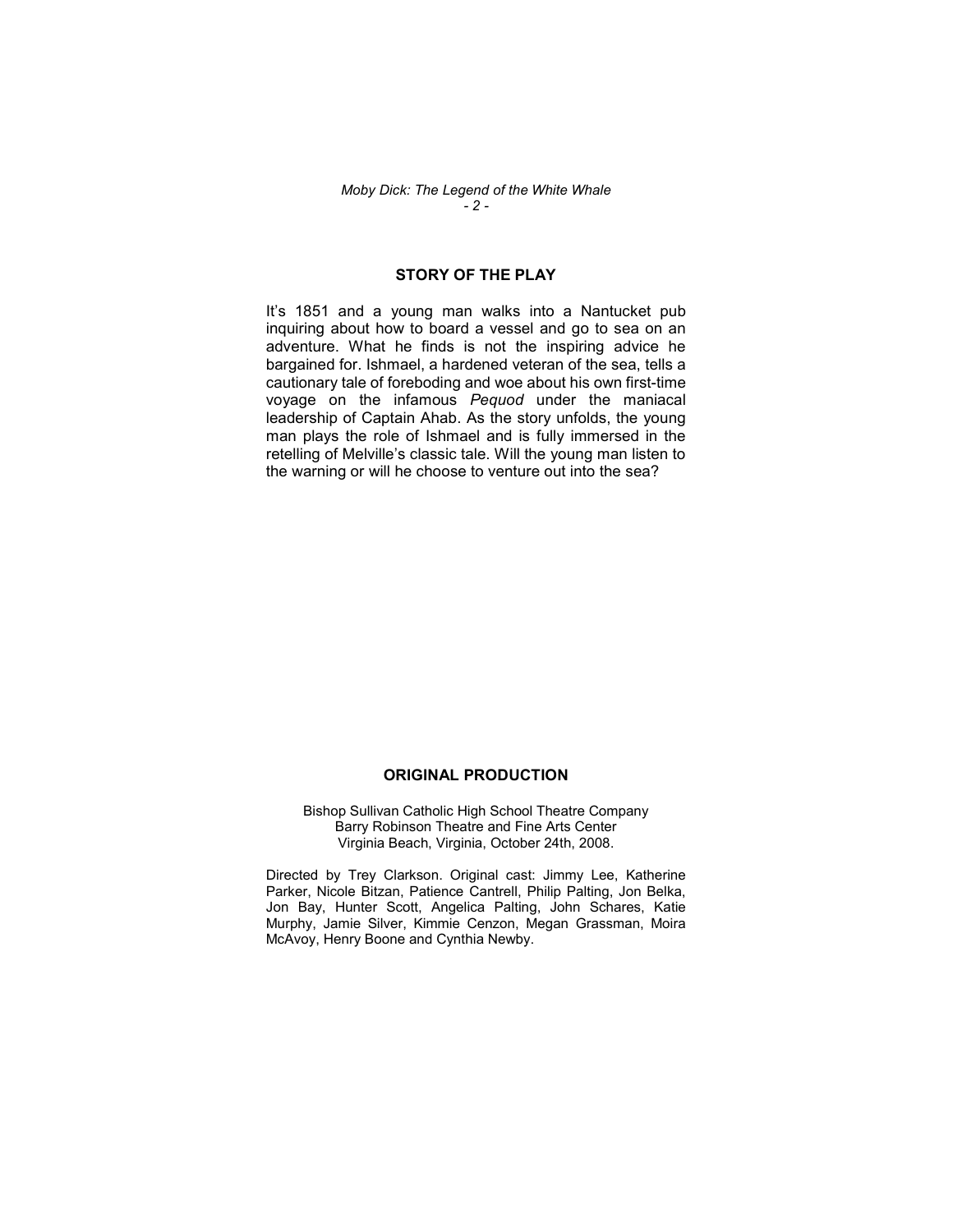## CAST OF CHARACTERS

(11 characters, 4-6 ensemble.)

YOUNG MAN: A young man looking for berth on a sailing vessel.

**ISHMAEL:** The lone survivor of the tragedy of the Pequod.

QUEEQUEG: An islander skilled with a harpoon. He befriends Ishmael and is chosen by Starbuck.

CAPTAIN AHAB: The vengeful captain of the Pequod, seeking to slay the white whale that took his leg.

**STARBUCK:** The chief mate of the Pequod and the lone voice of reason.

**STUBB:** The second mate of the Pequod, fond of smoking a pipe.

TASHTEGO: A Native American harpooner, chosen by Stubb.

FLASK: The third mate of the Pequod, fond of drinking.

DAGGOO: A South African harpooner, chosen by Flask.

FEDALLAH: A dark, mysterious figure that Ahab sneaks onboard as his personal harpooner.

PIP: A young cabin boy.

ENSEMBLE: Various characters including sailors, bar patrons, congregation, crewmen. Minor lines for Barkeep, Peter, Captain Peleg, Father Maple, Elijah, and Elijah crewman.

#### CASTING

This play is designed to be an artistic and a deconstructed look at the classic tale with a focus on its cautionary theme. Gender-blind casting is strongly suggested for the characters of Ahab, Starbuck, Tashtego, Fedallah, and the Ensemble.

#### SOUND DESIGN

Most sounds are created by the actors. A large drum is suggested to help establish mood in scene changes as well as the confrontation with Moby Dick. A nautical bell is also suggested.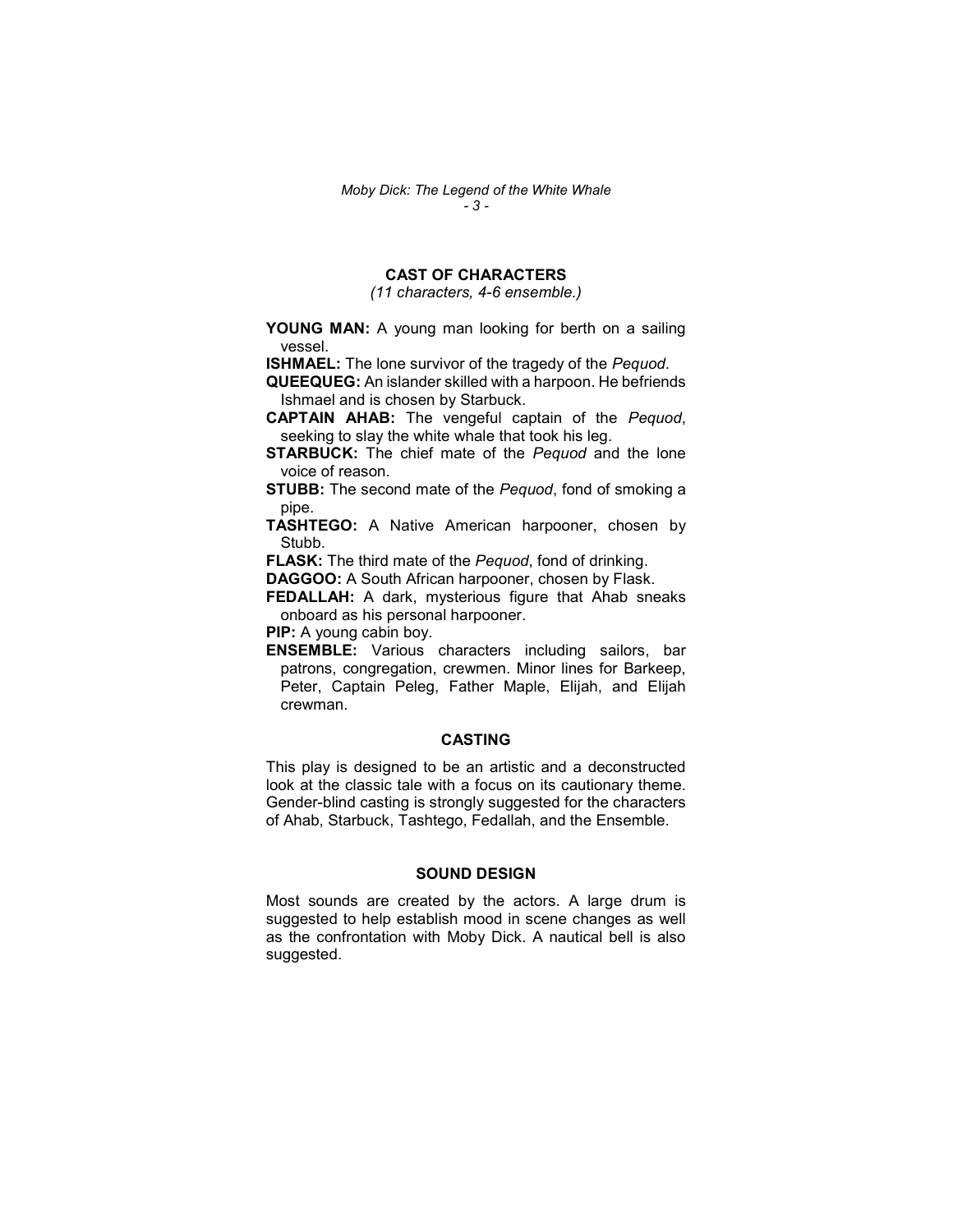#### Moby Dick: The Legend of the White Whale  $-4-$

## SET AND PROP NOTES

This production is designed to be able to travel and therefore is based on minimalism and constructivism. Seven to nine benches can be used to create the various elements including the side of the ship, the bar top, the bed for QueeQueg, the pulpit for Father Maple, and the rowing boats. The use of pantomime is utilized instead of actual oars. A long, white, continuous piece of fabric is suggested. It should be attached to four vertical standing boards so that the four "u" shaped boards serve as a backdrop that suggests a sail. This fabric can also be utilized as a shadow scrim. It will also become the white whale itself in a stylized movement scene at the end of the play, so handles on the boards are helpful. A simple beam with a nautical bell can also be used. Sticks can be representative of harpoons.

#### COSTUME DESIGN

Black and white costumes add to the dramatic effect. Pea coats, white turtlenecks, black pants, and black shoes are suggested. Each character needs variation and individuality within the color pallet. Ahab's leg can be achieved with a white stocking sock and a rolled pant leg along with the stylized movement of the actor playing Ahab.

#### ACKNOWLEDGEMENTS

Many of the lines of the play are taken directly from Melville's famous novel and the extra source material that Melville provided. Special thanks to Sara Hornick, Holly Smith, and Brant Powell for their insights into the script. Thanks to Lauren Dunlap for creating the original art design. Thanks to Leon Ingulsrud of the New York Saratoga International Theatre Institute whose work on a large scale production of Moby Dick for Old Dominion University was an inspiration for me to create this piece.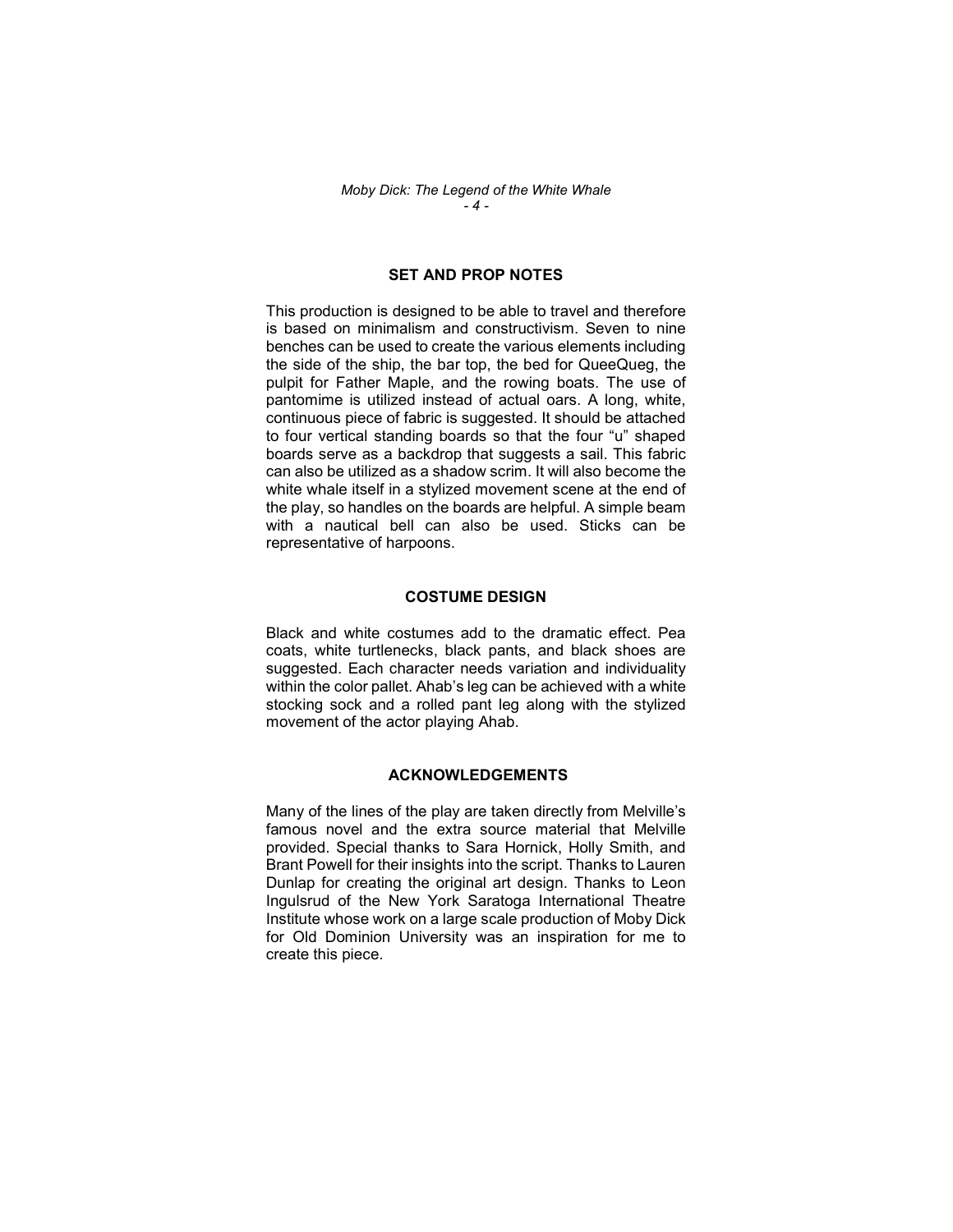#### Moby Dick: The Legend of the White Whale  $-5 -$

#### Scene 1

(AT RISE: A Nantucket bar scene. BARKEEP tends bar. SAILORS are drunkenly involved in song and shenanigans. ISHMAEL, hidden in the crowd, stands with his back to the action.)

SAILORS: (Singing. Some verses are all together and others are individual as each sailor tries to outdo the other.) What will we do with the drunken sailor? What will we do with the drunken sailor? What will we do with the drunken sailor? Early in the morning?

Way hay and up she rises Way hay and up she rises Way hay and up she rises Early in the morning

Shave his belly with a rusty razor Put him in the longboat until he's sober Stick him in the scupper with a hosepipe on him Early in the morning

Way hay and up she rises Way hay and up she rises Way hay and up she rises Early in the morning

Put him in the bed with the captain's daughter Hoist him aboard with a running bowline Put him in the brig until he's sober Put him in a boat and row him over Hoist him up to the topsail yardarm Way hay and up she rises Early in the morning

That's what we do with a drunken sailor That's what we do with a drunken sailor That's what we do with a drunken sailor Early in the morning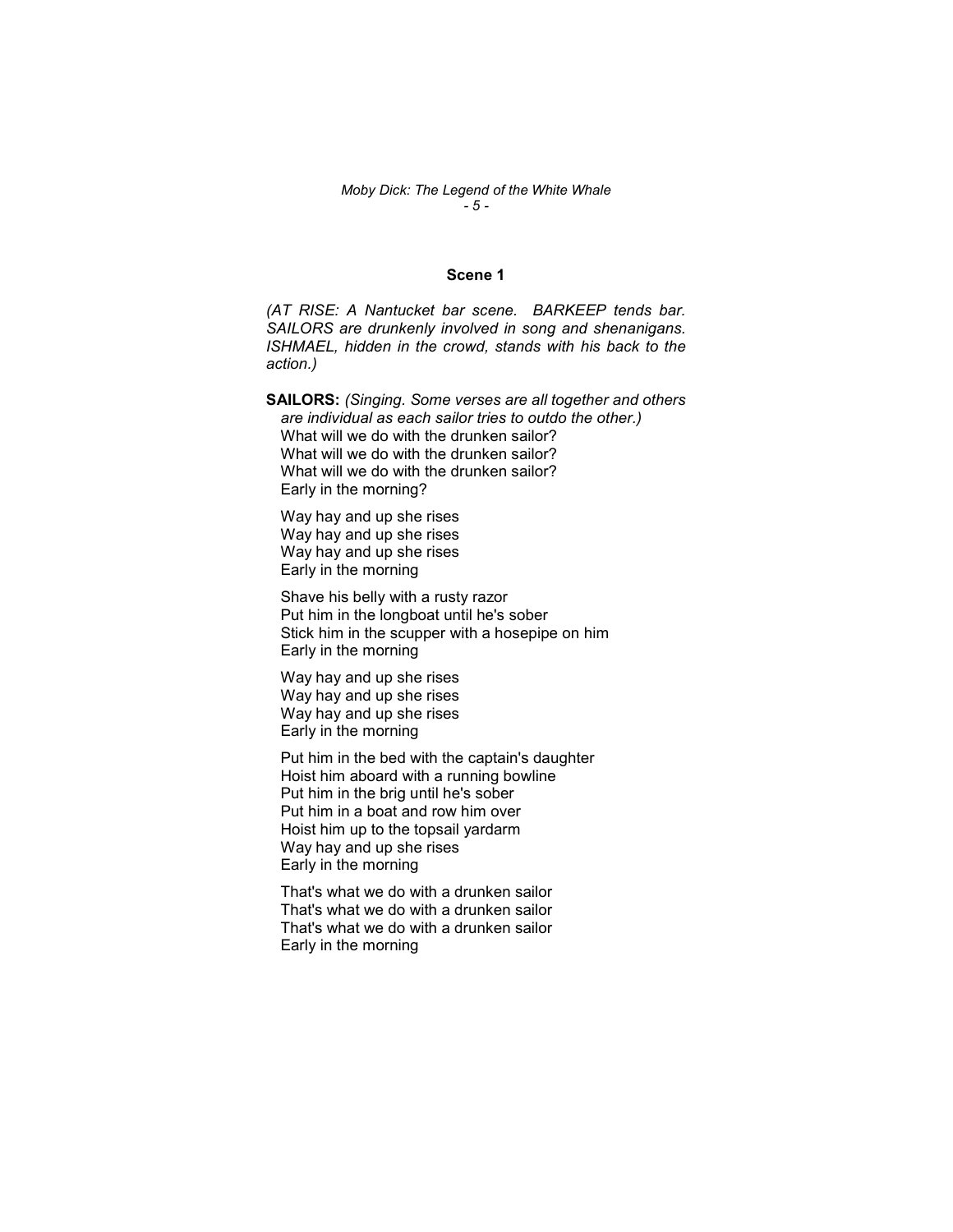Moby Dick: The Legend of the White Whale  $-6 -$ 

YOUNG MAN: (Interrupting.) Gentlemen! I would like to see the watery part of the world… Do you know of a good vessel for a first-timer leaving Nantucket within the week?

(The YOUNG MAN is now the subject of entertainment.)

SAILORS: (Lines split-up.)

Lookin' for work as a cabin boy are you? I've caught fish bigger than him! Hell, I've used bait bigger than him… You wouldn't last a day, lubber… Another dreamer lookin' to find himself… Why would a welp like you want to go to sea?

YOUNG MAN: (Passionate and unshaken by the teasing.) I must down to the sea, to the lonely sea and the sky, and all I ask is a tall ship and a star to steer her by.

(SAILORS erupt into laughter and jeering.)

SAILORS: (Lines split-up. It is a battle of wits.) There are certain things I hate, boy.

Spiders, ghosts, the income tax, gout, an umbrella for three—

All true…

But the thing that I hate the most Is a thing they call the sea.

Pour some saltwater over the floor— Ugly, I'm sure you'll allow it to be: Suppose it extended a mile or more, That's very like the sea.

Beat a dog till it howls outright— Cruel, but all very well for a spree: Suppose that he did so day and night, That would be like the sea.